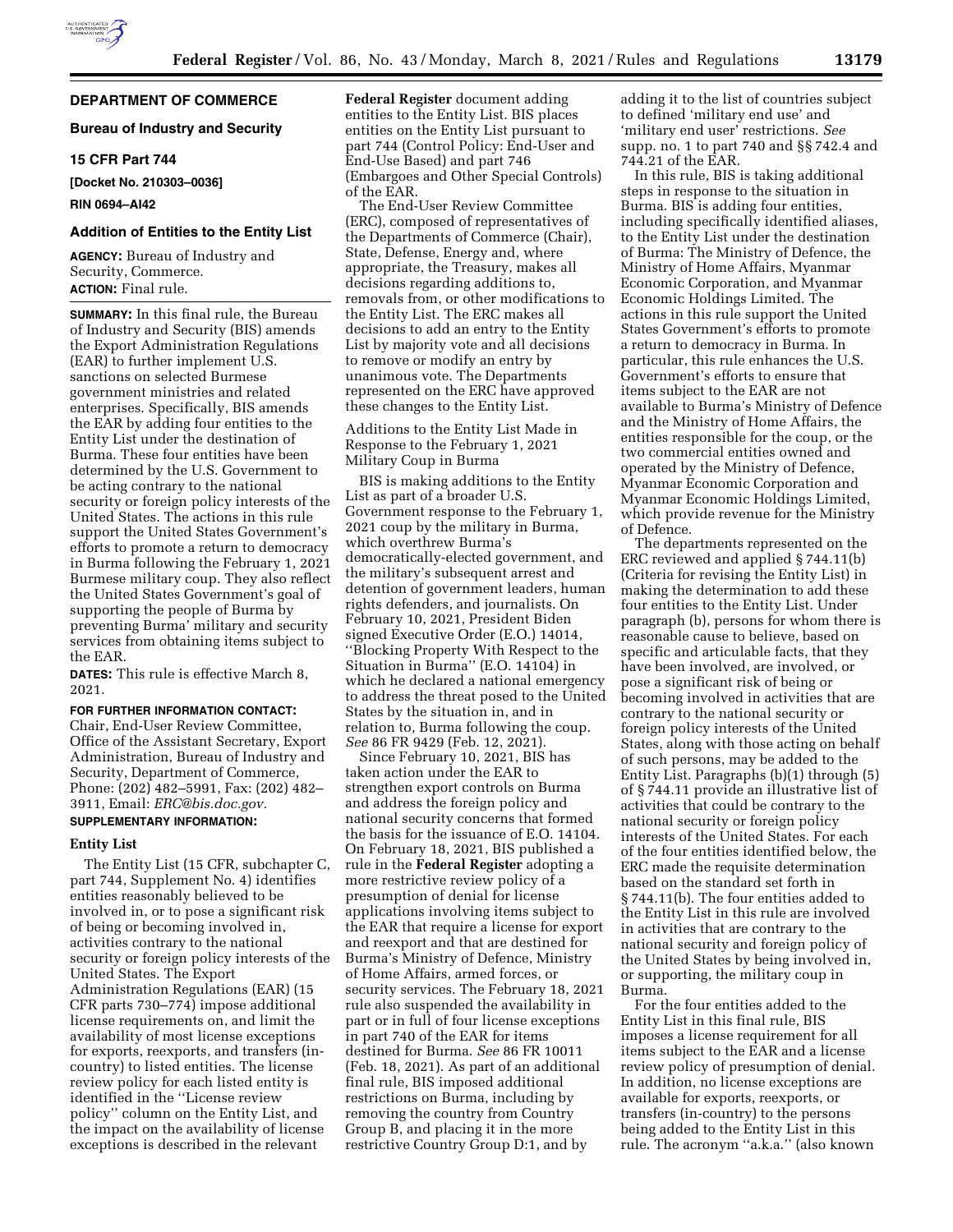as) is used in entries on the Entity List to identify aliases, thereby assisting exporters, reexporters, and transferors in identifying entities on the Entity List.

For the reasons described above, this final rule adds the following four entities to the Entity List.

### **Burma**

• Ministry of Defence;

• Ministry of Home Affairs;

• Myanmar Economic Corporation; *and* 

• Myanmar Economic Holdings Limited.

### *Savings Clause*

Shipments of items removed from eligibility for a License Exception or export or reexport without a license (NLR) as a result of this regulatory action that were en route aboard a carrier to a port of export or reexport, on March 8, 2021, pursuant to actual orders for export or reexport to a foreign destination, may proceed to that destination under the previous eligibility for a License Exception or export or reexport without a license (NLR).

#### **Export Control Reform Act of 2018**

On August 13, 2018, President Donald J. Trump signed into law the John S. McCain National Defense Authorization Act for Fiscal Year 2019, which included the Export Control Reform Act of 2018 (ECRA) (50 U.S.C. 4801–4852) that provides the legal basis for BIS's principal authorities and serves as the authority under which BIS issues this rule.

### **Rulemaking Requirements**

Executive Orders 13563 and 12866 direct agencies to assess all costs and benefits of available regulatory alternatives and, if regulation is necessary, to select regulatory

approaches that maximize net benefits (including potential economic, environmental, public health and safety effects, distributive impacts, and equity). Executive Order 13563 emphasizes the importance of quantifying both costs and benefits, of reducing costs, of harmonizing rules, and of promoting flexibility. This rule has been determined to be not significant for purposes of Executive Order 12866.

Notwithstanding any other provision of law, no person is required to respond to or be subject to a penalty for failure to comply with a collection of information, subject to the requirements of the Paperwork Reduction Act of 1995 (44 U.S.C. 3501 *et seq.*) (PRA), unless that collection of information displays a currently valid Office of Management and Budget (OMB) Control Number. This regulation involves collections previously approved by OMB under control number 0694–0088, Simplified Network Application Processing System, which includes, among other things, license applications, and carries a burden estimate of 42.5 minutes for a manual or electronic submission. Total burden hours associated with the PRA and OMB control number 0694–0088 are not expected to increase as a result of this rule.

This rule does not contain policies with Federalism implications as that term is defined in Executive Order 13132.

Pursuant to section 1762 of the Export Control Reform Act of 2018, this action is exempt from the Administrative Procedure Act (5 U.S.C. 553) requirements for notice of proposed rulemaking, opportunity for public participation, and delay in effective date.

Because a notice of proposed rulemaking and an opportunity for

public comment are not required to be given for this rule by 5 U.S.C. 553, or by any other law, the analytical requirements of the Regulatory Flexibility Act, 5 U.S.C. 601, *et seq.,* are not applicable. Accordingly, no regulatory flexibility analysis is required and none has been prepared.

#### **List of Subjects in 15 CFR Part 744**

Exports, Reporting and recordkeeping requirements, Terrorism.

Accordingly, part 744 of the Export Administration Regulations (15 CFR parts 730–774) is amended as follows:

## **PART 744—[AMENDED]**

■ 1. The authority citation for part 744 continues to read as follows:

**Authority:** 50 U.S.C. 4801–4852; 50 U.S.C. 4601 *et seq.;* 50 U.S.C. 1701 *et seq.;* 22 U.S.C. 3201 *et seq.;* 42 U.S.C. 2139a; 22 U.S.C. 7201 *et seq.;* 22 U.S.C. 7210; E.O. 12058, 43 FR 20947, 3 CFR, 1978 Comp., p. 179; E.O. 12851, 58 FR 33181, 3 CFR, 1993 Comp., p. 608; E.O. 12938, 59 FR 59099, 3 CFR, 1994 Comp., p. 950; E.O. 13026, 61 FR 58767, 3 CFR, 1996 Comp., p. 228; E.O. 13099, 63 FR 45167, 3 CFR, 1998 Comp., p. 208; E.O. 13222, 66 FR 44025, 3 CFR, 2001 Comp., p. 783; E.O. 13224, 66 FR 49079, 3 CFR, 2001 Comp., p. 786; Notice of September 18, 2020, 85 FR 59641 (September 22, 2020); Notice of November 12, 2020, 85 FR 72897 (November 13, 2020).

■ 2. Supplement No. 4 to part 744 is amended under Burma by adding in alphabetical order entries for ''Ministry of Defence,'' ''Ministry of Home Affairs,'' ''Myanmar Economic Corporation,'' and ''Myanmar Economic Holdings Limited'' to read as follows:

**Supplement No. 4 to Part 744—Entity List** 

\* \* \* \* \*

| Country | Entity                                                                                                                                                          | License<br>requirement                                            | License<br>review policy | <b>Federal Register</b><br>Citation         |  |
|---------|-----------------------------------------------------------------------------------------------------------------------------------------------------------------|-------------------------------------------------------------------|--------------------------|---------------------------------------------|--|
| BURMA.  | $\star$                                                                                                                                                         | $\star$                                                           | $\star$                  |                                             |  |
| $\star$ | $\star$                                                                                                                                                         | $\star$                                                           | $\star$<br>$\star$       |                                             |  |
|         | Ministry of Defence, a.k.a., the fol- For all items subject to<br>lowing two aliases:<br>-Ministry of Defense; and<br>—MoD.<br>Building 24, Nay Pyi Taw, Burma. | the EAR. (See §744.11<br>of the EAR).                             | Presumption of denial.   | 86 FR IINSERT FR PAGE<br>NUMBER], 3/8/2021. |  |
|         | Ministry of Home Affairs, a.k.a., the fol-<br>lowing one alias:<br>—MOHA.<br>Building 10, Nay Pyi Taw, Burma.                                                   | For all items subject to<br>the EAR. (See §744.11<br>of the EAR). | Presumption of denial    | 86 FR IINSERT FR PAGE<br>NUMBER], 3/8/2021. |  |